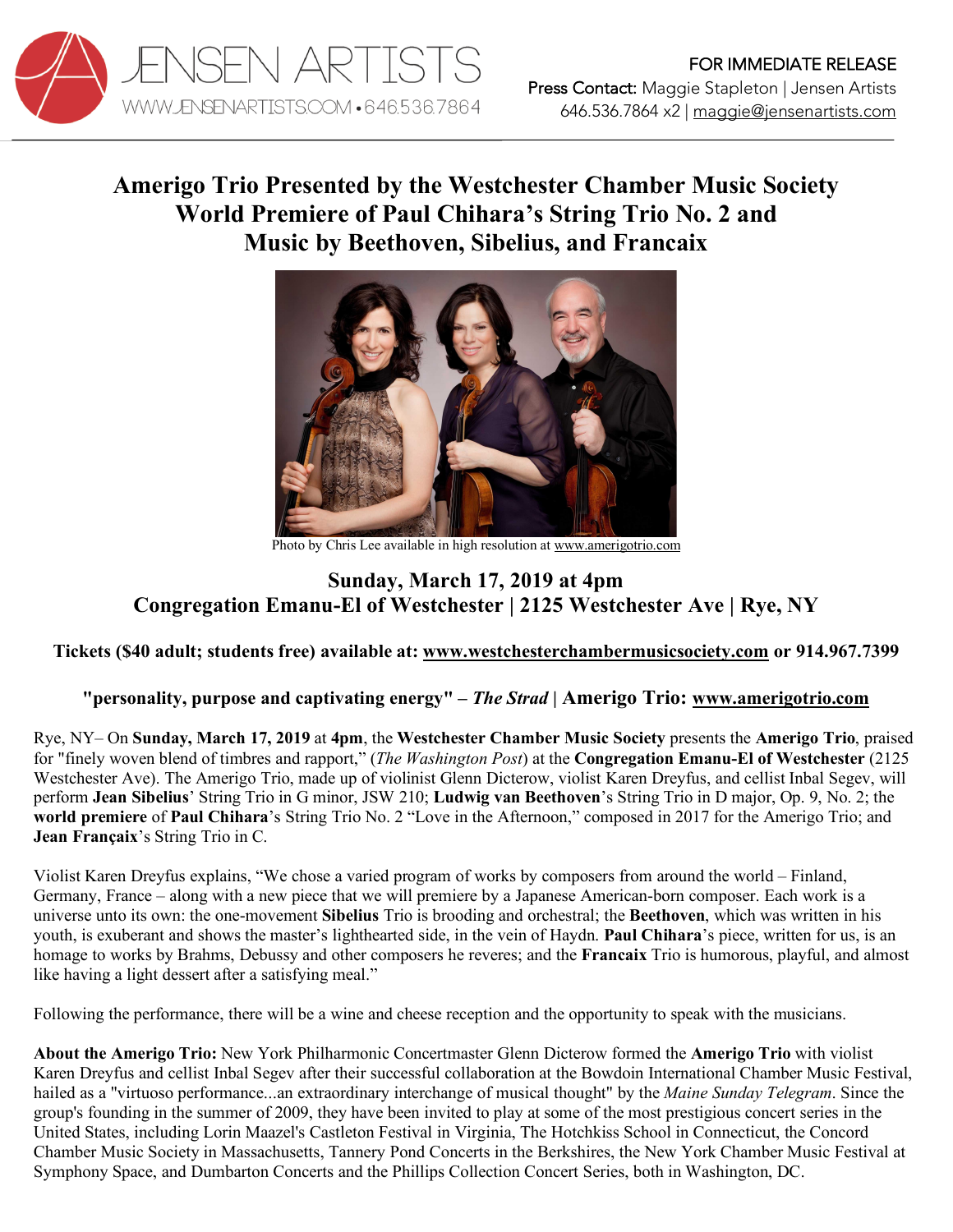Of the trio's performance in Washington DC, *The Washington Post* raved, "Dicterow's sweet, large, tightly focused tone gave the ensemble a rock-solid leading voice. But cellist Inbal Segev matched him with her thrillingly projected, vibrato-rich playing (not to mention a beautifully judged range of color and dynamics), while Karen Dreyfus's lean and throaty viola sound provided piquant contrast. It was in its finely woven blend of timbres and rapport, though, that the trio most deeply satisfied."

The Amerigo released its debut recording of serenades by Dohnányi on the Navona Records label in 2011. The Amerigo Trio is named after Amerigo Vespucci, the Italian Explorer. The trio is committed to the exploration of the riches of the string trio repertoire, both new and old.

**About Paul Chihara:** Paul Chihara's prize-winning concert works have been performed in most major cities and arts centers in the U.S. and Europe. His numerous commissions and awards include those from The Lili Boulanger Memorial Award, the Naumberg Foundation, the Guggenheim Foundation, the Fulbright Fellowship, the Aaron Copland Fund, and National Endowment for the Arts, as well as from the Boston Symphony Orchestra, the London Symphony Orchestra, the Los Angeles Philharmonic, the New Japan Philharmonic, the Cleveland Orchestra, the New Juilliard Ensemble, and the Orpheus Chamber Orchestra. His commissioned orchestral tone poem CLOUDS was premiered by the American Composers Orchestra in their Millennium Concert at Carnegie Hall in 2001. His AMATSU KAZE (for soprano and five instruments) was premiered by the New Juilliard Ensemble at the Why Note Festival in Dijon, France. In February 2002, a concert of his choral music was presented by the Westminster Choir College at Princeton, New Jersey. His "An Afternoon on the Perfume River" received its world premiere by the Orpheus Chamber Orchestra at Carnegie Hall in February of 2004. Sir Neville Marriner and the worldrenowned guitar virtuoso Pepe Romero recently recorded his Guitar Concerto with the London Symphony Orchestra. Active in the ballet world, Chihara was composer-in-residence at the San Francisco Ballet from 1973-1986. While there, he wrote many trailblazing works, including Shin-ju (based on the "lovers' suicide" plays by the great Japanese dramatist Chikamatsu), as well as the first full-length American ballet, The Tempest.

In addition to his many concert works, Chihara has composed scores for over 90 motion pictures and television series. He has worked with such luminaries as directors Sidney Lumet, Louis Malle, Michael Ritchie, and Arthur Penn. His movie credits include Prince of the City, The Morning After, Crossing Delancey, and John Turturro's Romance and Cigarettes. His works for television include China Beach, Noble House, Brave New World, and 100 Centre Street. Chihara also served as music supervisor at Buena Vista Pictures (Walt Disney Co.). Also active in the New York musical theatre world, Chihara served as musical consultant and arranger for Duke Ellington's Sophisticated Ladies, and was the composer for James Clavell's Shogun, the Musical.

Chihara's works have been widely recorded. His compositions appear on many labels including BMG Records, Reference Recordings, CRI, Music and Art, Vox Candide, New World Records, The Louisville Orchestra First Editions Records, and Albany Records.

Chihara is a Professor of Music at New York University.

**About Glenn Dicterow:** Glenn Dicterow, concertmaster of the New York Philharmonic for 34 years, an all-time record in that major orchestral position, became the first holder of the Robert Mann Chair in Strings and Chamber Music at the USC Thornton School of Music in 2013. He is also the Chairman of the Orchestral Performance Program at New York's Manhattan School of Music. He is as dedicated to passing along a great musical legacy as he once was to his orchestral work, while maintaining an active career as an orchestral soloist, a recitalist and a chamber musician.

Glenn Dicterow first came to prominence at the age of 11, making his solo debut in Tchaikovsky's Violin Concerto with the Los Angeles Philharmonic, where his father, Harold Dicterow, served as principal of the second violin section for 52 years. He first appeared with the New York Philharmonic in 1967, at the age of 18, performing the Tchaikovsky Concerto under the baton of André Kostelanetz. Dicterow joined the Los Angeles Philharmonic as Associate Concertmaster in 1971, becoming Concertmaster there before turning 25. He came to New York as that orchestra's Concertmaster in 1980, while soloing annually with the Philharmonic in each of his 34 years. During that time he frequently appeared as soloist with other orchestras all around the world.

A graduate of the Juilliard School, where he was a student of Ivan Galamian, he also studied with Joachim Chassman, Naoum Blinder, Manuel Compinsky, Erno Neufeld, Gerald Vinci, Eudice Shapiro, Jascha Heifetz and Henryk Szeryng. His shelf of recordings is endless, as the Philharmonic's Concertmaster, in a large array of solo assignments, both of the great romantic concerti and of the 20th Century classics that he has championed, and in a wide range of chamber music. "The Glenn Dicterow Collection," a three-CD set on the New York Philharmonic label, features his performances of the concerti of Bruch, Bartok, Korngold, the Prokofiev second concerto, the Bernstein Serenade, among many highlights. For more information, visit www.glenndicterow.com.